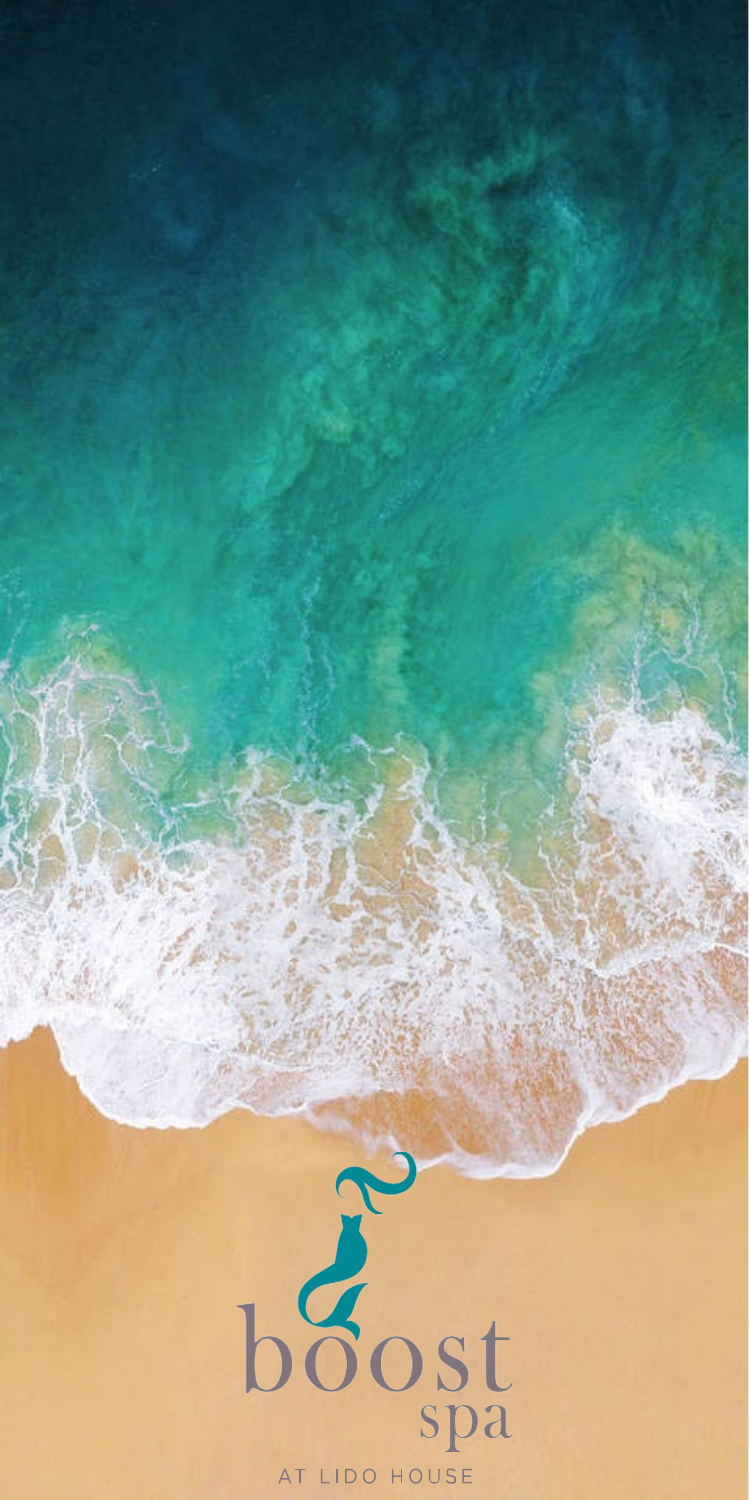# BOOST SPA

LIDO HOUSE'S BOOST SPA offers a journey of wellness rituals to restore, revive and escape with a diverse range of marine based and result driven treatments.

Boost Spa's intimate setting offers a tranquil atmosphere and sea inspired therapies. Drawing on modern wellness techniques, our spa menu promises to rebalance and rejuvenate your mind, body and spirit.

### RITUALS OF THE SEA

#### RESTORATIVE MASSAGE JOURNEY | 80 MIN.

The perfect therapy to raise both physical and emotional energy levels and re-unite body and mind. As gentle stretches help quieten your mind, awareness of your body increases and replicates the movement of the sea, - the flowing massage and gentle manipulations effortlessly stretch and elongate muscles, stiff joints find an ease of movement and deep tension is released. Feel renewed, transformed and perfectly balanced.

Choose from: Uplift (Angelicus Serratus), Relax (Mindful Moments) or Muscle (Ginger Chai).

#### ULTIMATE REVIVER RITUAL | 80 MIN.

Unlike any other VOYA seaweed treatment, this truly grounding therapy uses real organic seaweed leaves to scrub and wrap your body. Beginning with a Bladderwrack Body Buff to uplift the senses, the whole body is then cocooned in Laminaria Seaweed leaving you feeling truly revitalized, fortified and your skin will appear radiant, smooth and silky soft.

## RITUALS OF WELL-BEING

#### MINDFUL MASSAGE | 50/80 MIN.

Unwind a busy mind, escape the pace of everyday life and emerge feeling focused, with a sense of renewed positivity. This holistic, deeply relaxing and clarifying experience begins with mindfulness. Guiding you through breathing and visualization techniques, your therapist will help calm both mind and body. The metamorphic zones on the feet are then massaged to rebalance and ground, before a soothing massage is continued up through the body, finishing with a re-energizing scalp massage using warm Rose Quartz Crystals.

Includes: Breathing and visualization techniques, massage on the metamorphic zones of the feet, full body massage and scalp massage with warm rose quartz crystals on the back of the body, head, scalp, neck, shoulders, feet and spine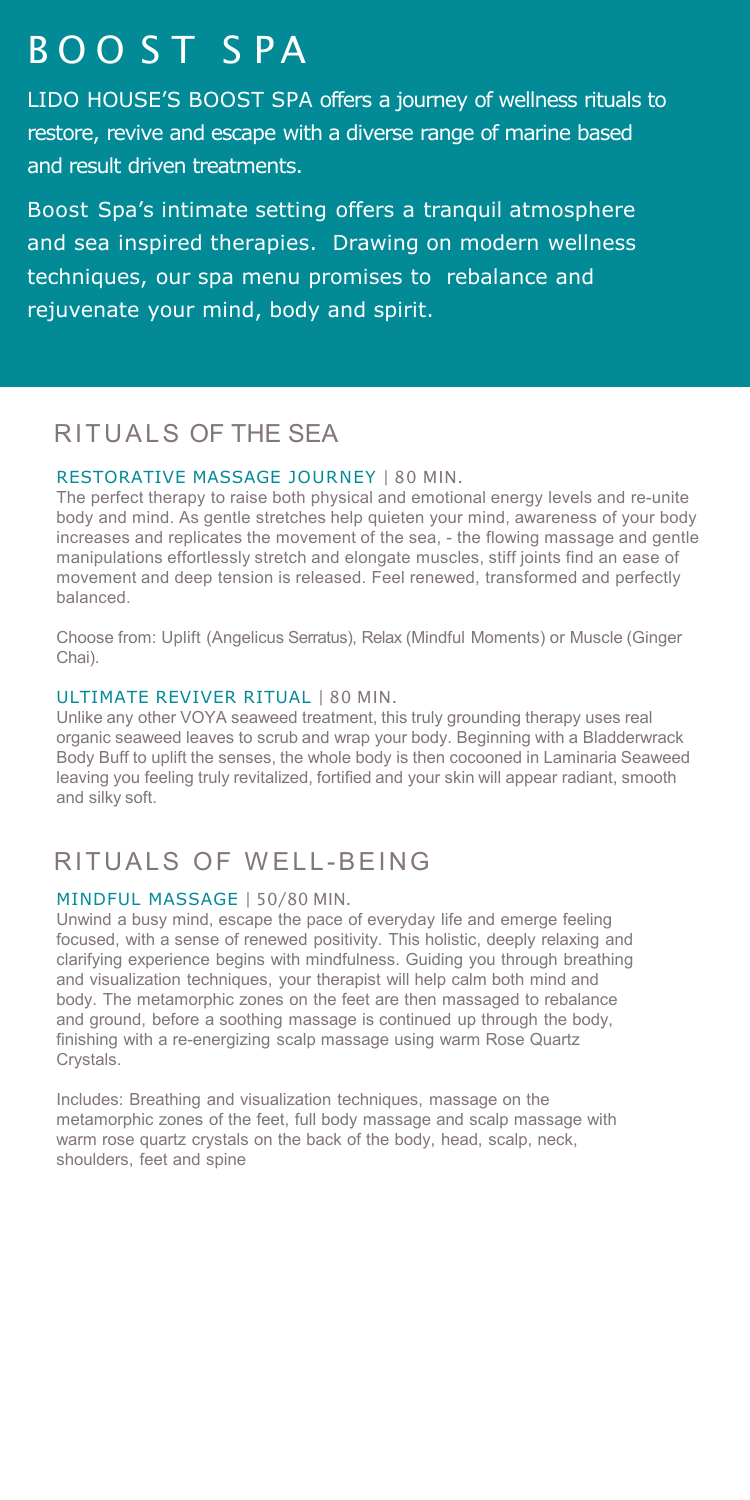## RITUALS OF THE BODY

#### TRANQUILITY | 50/80 MIN.

Allow our talented therapists to personalize your journey to well-being and relaxation with their expertise and understanding. Your stress points will be their guide to leave you feeling restored completely.

#### TRANQUILITY FOR TWO | 50/80 MIN.

Celebrate your spa journey in the same suite as your loved one. Whether your companion is family or friend, this is a great way to relax and reconnect.

#### OCEANIC HEALING STONES | 50/80 MIN.

Summoning the ancient and restorative properties of the sea. The warm, soothing salt stones are applied to the body to relieve tension and relax the mind. The Himalayan salt stones are antimicrobial and antibacterial. Boasting 84 essential nutrients and minerals, the pure crystal salt will re-mineralize your skin to deliver an increased level of wellness and recharge your body and spirit.

#### MER-MOMMY'S PRECIOUS MOMENTS | 50 MIN.

An organic treatment tailored specially to Mum and her growing bump. Mothers-to-be are restored to optimum wellness with an intuitive and relaxing massage that restores the body and hydrates skin that is expanding to accommodate a growing baby. Aromatics are carefully selected to encourage relaxation, health and an overall feeling of well-being.

#### SIGNATURE SENSORY EXPERIENCE | 80 MIN.

Awaken the senses as you relax and enjoy a rejuvenating scrub, warm cocooning wrap and full body massage.

#### MAGNESIUM WELLNESS MASSAGE | 50/80 MIN.

Magnesium is responsible for promoting healthy energy levels, sleep, muscle function and overall well-being. This nourishing treatment promotes detoxification and replenishes commonly deficient magnesium levels.

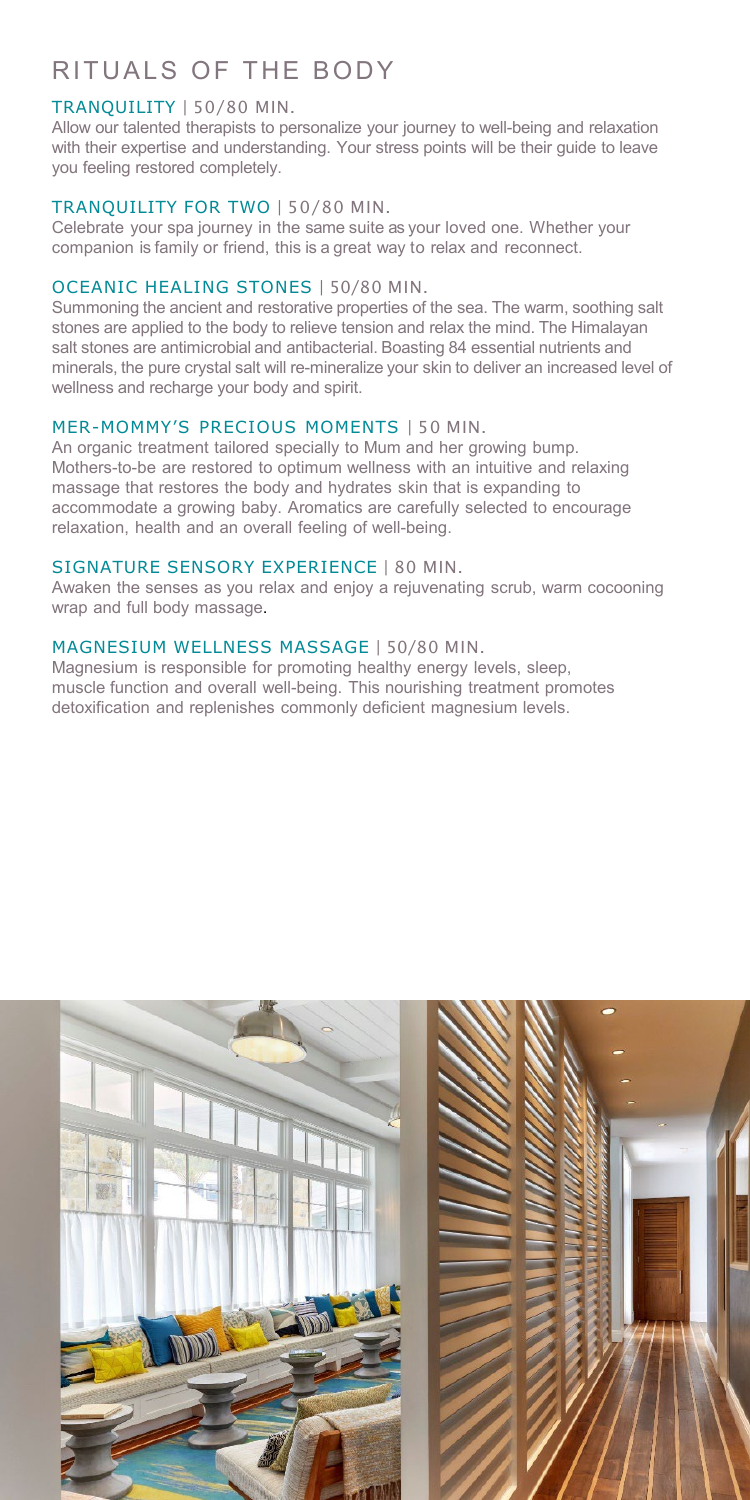## RITUALS OF RADIANCE

#### HYDRAFACIAL™ | 50/80 MIN.

The award-winning HydraFacial™ delivers long-term skin health and can be tailored to meet the specific needs of all skin types. The HydraFacial™ treatment removes dead skin cells and extracts impurities while simultaneously bathing the new skin with cleansing, hydrating and moisturizing serums. The treatment is soothing, refreshing, non-irritating and immediately effective. With ongoing treatments, you'll notice intensely improved hydration, minimized dark spots and dramatically reduced appearance of fine lines and wrinkles.

#### MARINE ANTI-AGING FACIAL | 50 MIN.

Age-defying skincare in the form of protein-rich caviar and powerful marine actives to firm and refine skin tone and condition.

#### HYALURONIC HYDRATING FACIAL | 80 MIN.

Replenish hydration, with this ultra-hydrating facial that gives skin an instantly plumped, smoother appearance.

Includes: Dr. Dennis Gross's best-selling Alpha Beta Professional Peel.

#### ORGANIC CUSTOM FACIAL | 50/80 MIN.

Delight your senses and treat your skin with the Organic Custom Facial, which features the finest fruits, vegetables and herbs of the season to deliver an incredibly potent, active treatment. Fresh organic ingredients are combined to make curated facials that deliver specialized results, ensuring that the best of the season is offered in each treatment.

#### REFRESHING NEROLI FACIAL | 50 MIN.

Hydrate and brighten with an express facial featuring uplifting aromatherapy as hands and feet enjoy a cooling, aloe vera massage.

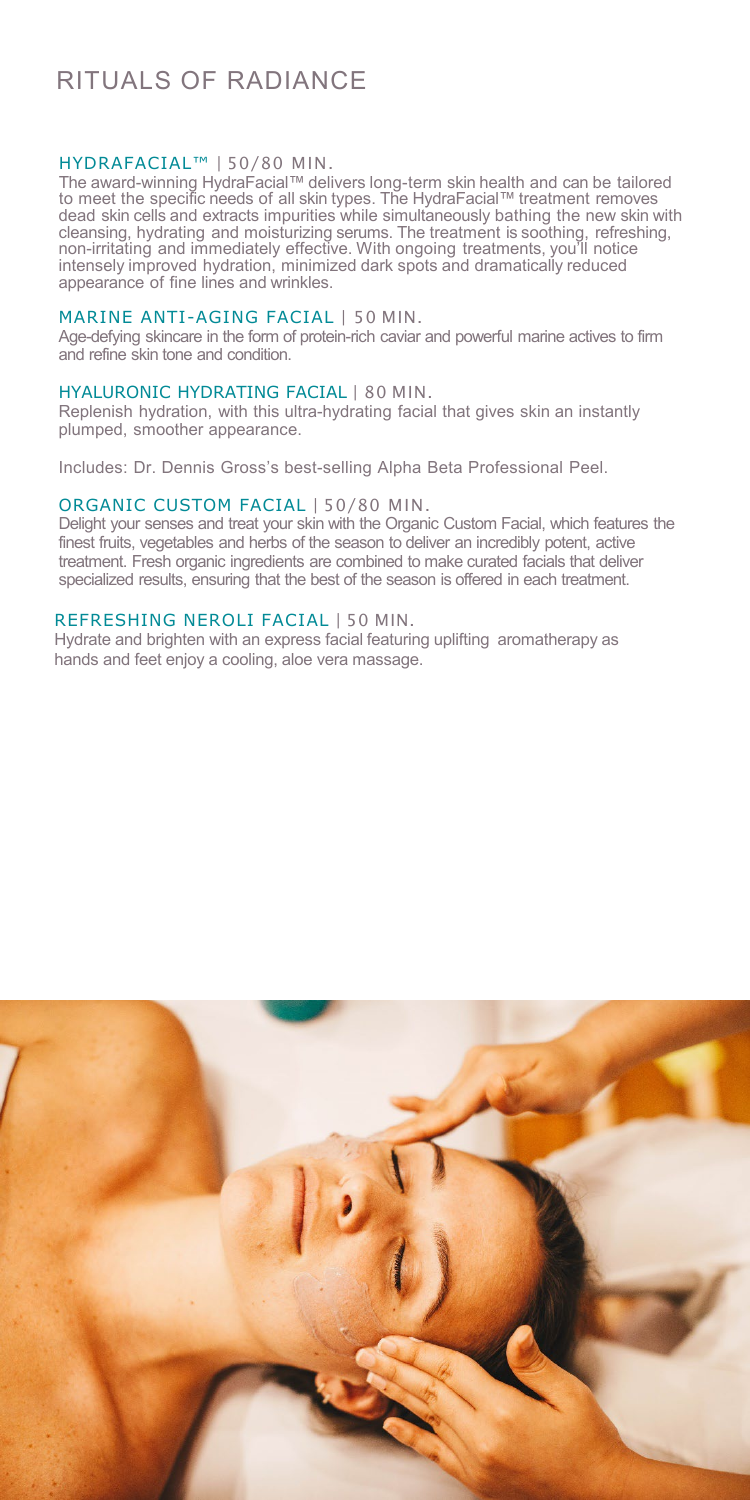### **FNHANCEMENTS**

#### **SPA LONGER**

*ADD 25 MIN. TO TREATMENT*

#### MIND AND SOLE

Head over Heels you will enjoy this foot repair application ending with a relaxing foot massage; followed by a conditioning scalp treatment and scalp massage.

#### GET BUFFED

This relaxing body treatment increases blood circulation, flow of nutrients and moves toxins out of cellular tissue. Leaves your skin feeling smooth by gently exfoliating your entire body and finishes with a hydrating oil application.

#### SOLE REVIVER/REFLEXOLOGY

Encouraging a healthier inner body starts at the soles of the feet. Add reflexology to your massage or facial for the ultimate vitalizing experience.

#### MICRO-CURRENT LIFT

Micro-current send soft, gentle waves through the skin, tissues and facial muscles stimulating ATP production creating structural proteins, collagen and elastin. The results are dramatic leaving the skin smooth, toned, lifted and sculpted.

#### **SPA BETTER**

*NO ADDITIONAL TIME*

#### WARM SALT STONE MUSCLE MELTER

Warm salt stones are placed on the body to loosen and relieve muscle tension, while minerals and nutrients activate the body's natural regenerative abilities.

#### DEEP TISSUE

Choice between therapeutic deep tissue or the award-winning Hypervolt, a hand-held percussion device that helps relieve muscle tension, improves range of motion, promote circulation, and accelerates warmup and recovery.

#### HEALING MUSCLE REPAIR\*

Relieve muscle aches and ease tension with this warming cayenne, arnica and CBD service. Reducing inflammation, improving blood flow and elevating mood.

#### CONDITIONING SCALP TREATMENT\*

Bring vitality to your scalp with a warm application of oil featuring CBD, coconut oil and Icelandic moss.

#### CBD OIL

Bring harmony to the body with this CBD and arnica enhanced service that cares for tired muscles, soothes skin and re-boots the mind.

#### GEMSTONE EYE OR LIP TREATMENT

Bring new life and a more supple, youthful glow to your eyes or lips with this next-level holistic skincare and wellness solution that transforms and nurtures your entire being.

#### PLUMPING MARINE EYE TREATMENT

A unique eye mask made from Laminaria leaves will plump and hydrate the eye area, helping to reduce fine lines.

#### NOURISHING BODY BUTTER

Combine the sublime benefits of a lifting and smoothing body butter with your body massage oil for rich melting hydration to refine skin texture, soften and restore suppleness.

#### GEMSTONE FACE MASK

Bring new life and a more supple, youthful glow to your face with this next-level holistic skincare and wellness solution that transforms and nurtures your entire being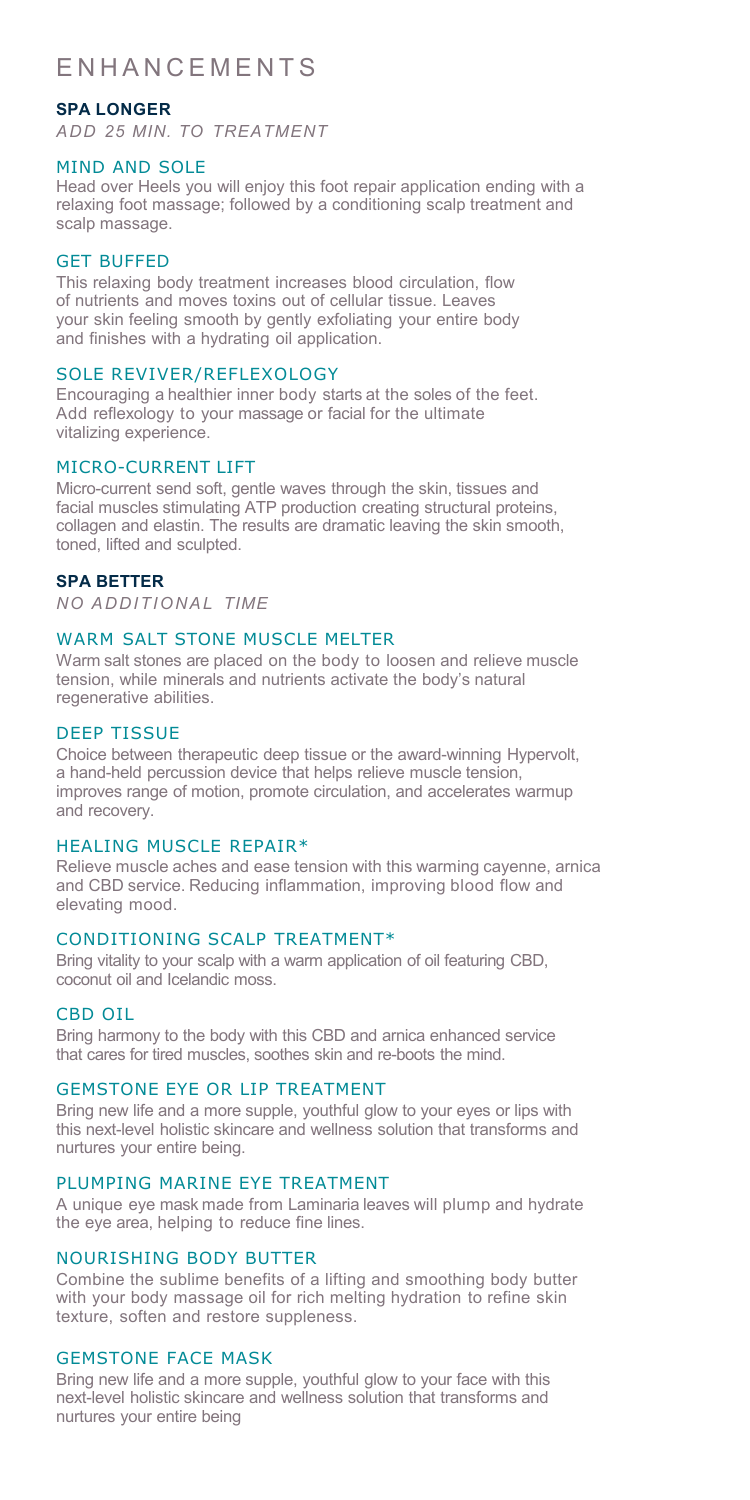## PRICING BROCURE

### RITUALS OF THE SEA

Restorative Massage Journey **Starting at: \$320** Starting at: \$320 Ultimate Reviver Ritual and Starting at: \$300

### RITUALS OF WELL-BEING

### RITUALS OF THE BODY

Tranquility Starting at: \$190/\$290 Tranquility for Two **Starting at:** \$380/\$580 Oceanic Healing Stones Starting at: \$220/\$320 Mer-Mommy's Precious Moments **Starting at: \$190** Starting at: \$190 Signature Sensory Experience Starting at: \$300 Magnesium Wellness Massage Starting at: \$220/\$320

### RITUALS OF RADIANCE

HydraFacial™ Starting at: \$320/\$400 Marine Anti-Aging Facial Starting at: \$240 Hyaluronic Marine Hydrating Facial **Starting at: \$320** Starting at: \$320 Organic Custom Facial Starting at: \$220/\$320 Refreshing Neroli Facial **Starting at: \$190** Starting at: \$190

Mindful Massage Starting at: \$220/\$320 Soulful Escape Soulful Escape Starting at: \$480/\$720